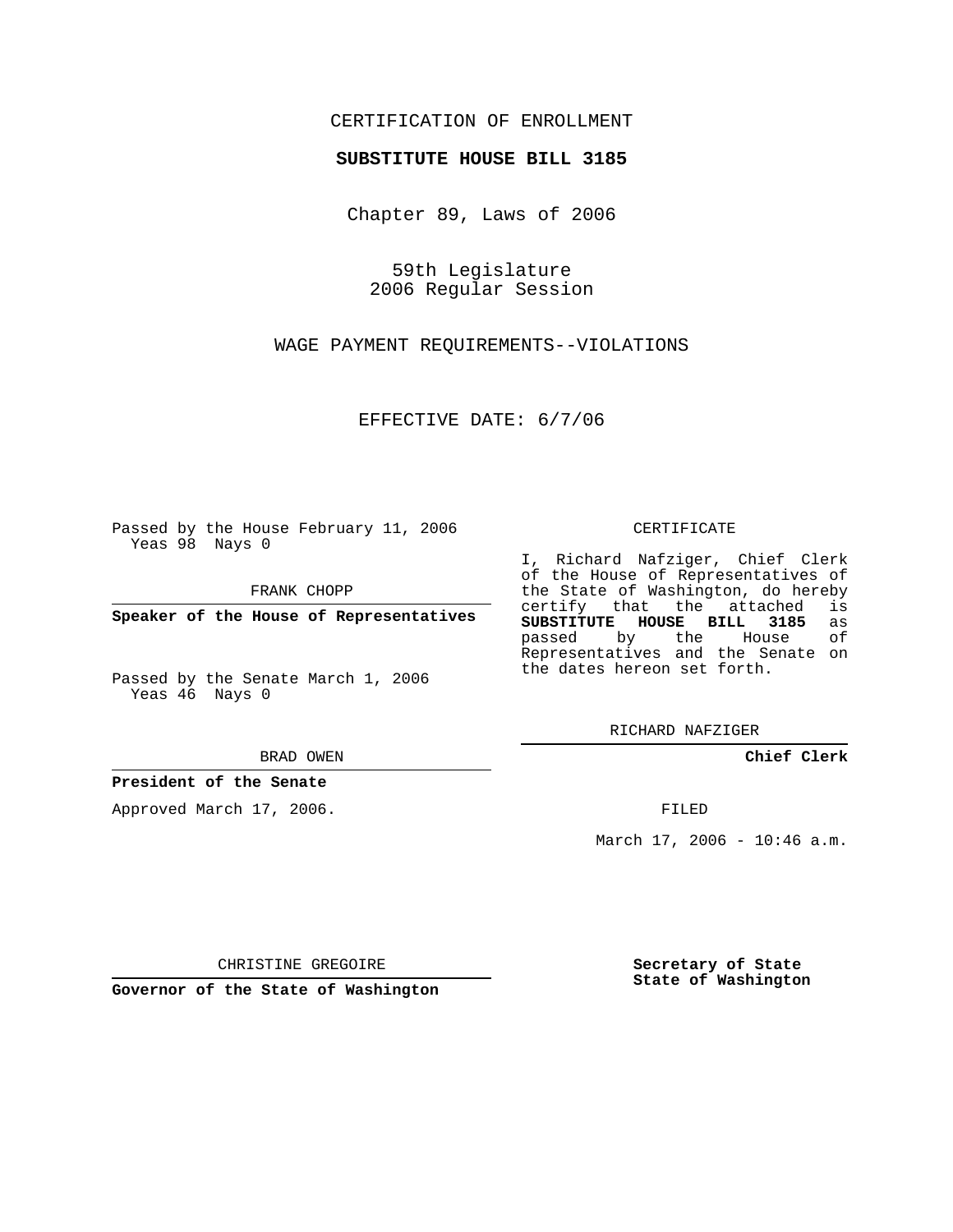# **SUBSTITUTE HOUSE BILL 3185** \_\_\_\_\_\_\_\_\_\_\_\_\_\_\_\_\_\_\_\_\_\_\_\_\_\_\_\_\_\_\_\_\_\_\_\_\_\_\_\_\_\_\_\_\_

\_\_\_\_\_\_\_\_\_\_\_\_\_\_\_\_\_\_\_\_\_\_\_\_\_\_\_\_\_\_\_\_\_\_\_\_\_\_\_\_\_\_\_\_\_

Passed Legislature - 2006 Regular Session

**State of Washington 59th Legislature 2006 Regular Session**

**By** House Committee on Commerce & Labor (originally sponsored by Representative McCoy)

READ FIRST TIME 02/03/06.

 AN ACT Relating to violations of wage payment requirements; adding new sections to chapter 49.48 RCW; creating a new section; and prescribing penalties.

BE IT ENACTED BY THE LEGISLATURE OF THE STATE OF WASHINGTON:

 NEW SECTION. **Sec. 1.** DEFINITIONS. The definitions in this section apply throughout this section and sections 2 through 5 of this act:

 (1) "Citation" means a written determination by the department that a wage payment requirement has been violated.

(2) "Department" means the department of labor and industries.

 (3) "Determination of compliance" means a written determination by the department that wage payment requirements have not been violated.

 (4) "Director" means the director of the department of labor and industries, or the director's authorized representative.

 (5) "Employee" has the meaning provided in: (a) RCW 49.46.010 for purposes of a wage payment requirement set forth in RCW 49.46.020 or 49.46.130; and (b) RCW 49.12.005 for purposes of a wage payment requirement set forth in RCW 49.48.010, 49.52.050, or 49.52.060.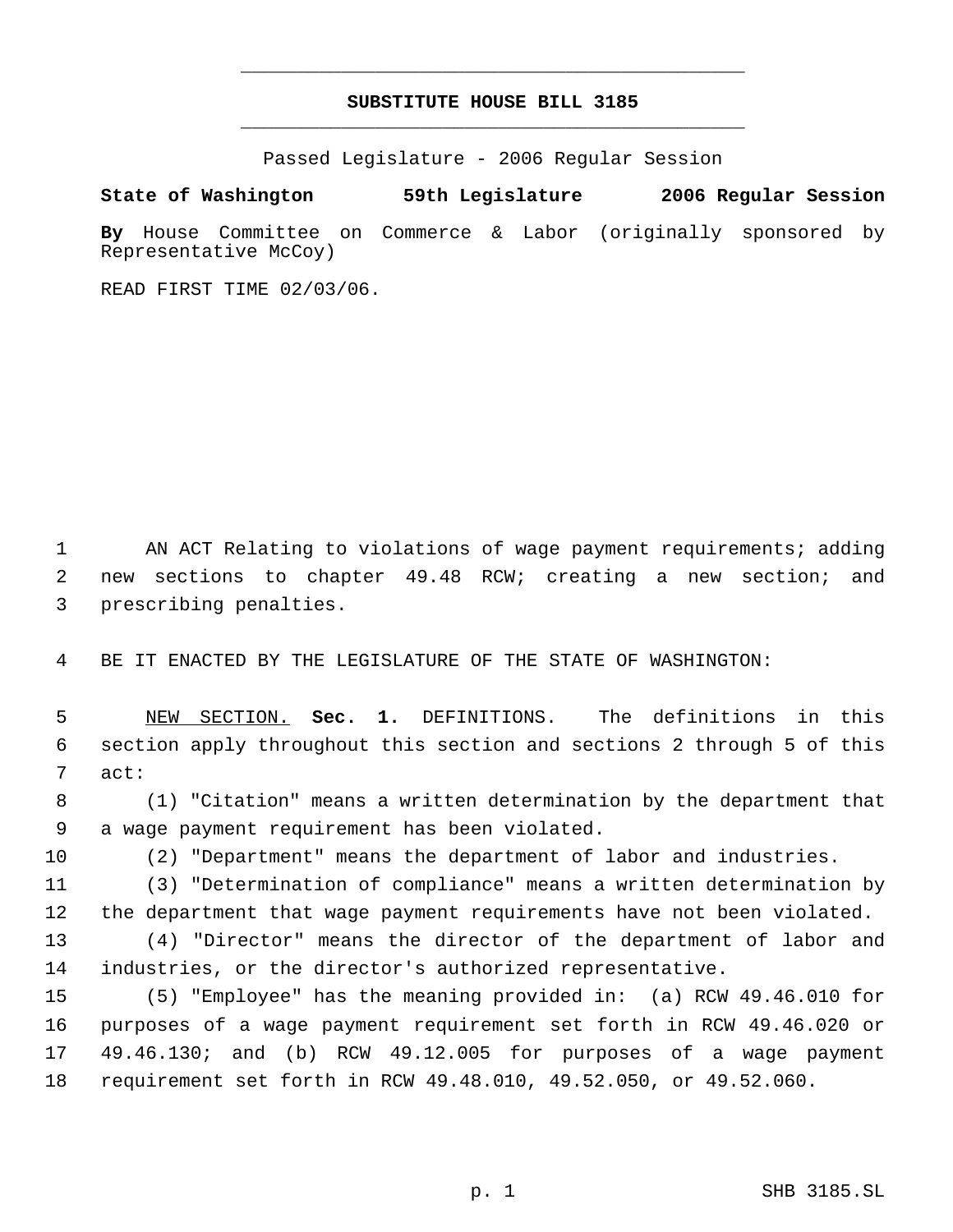(6) "Employer" has the meaning provided in RCW 49.46.010 for purposes of a wage payment requirement set forth in RCW 49.46.020, 49.46.130, 49.48.010, 49.52.050, or 49.52.060.

 (7) "Notice of assessment" means a written notice by the department that, based on a citation, the employer shall pay the amounts assessed under section 2 of this act.

(8) "Wage" has the meaning provided in RCW 49.46.010.

 (9) "Wage complaint" means a complaint from an employee to the department that asserts that an employer has violated one or more wage payment requirements and that is reduced to writing.

 (10) "Wage payment requirement" means a wage payment requirement set forth in RCW 49.46.020, 49.46.130, 49.48.010, 49.52.050, or 49.52.060, and any related rules adopted by the department.

 (11) "Willful" means a knowing and intentional action that is neither accidental nor the result of a bona fide dispute, as evaluated under the standards applicable to wage payment violations under RCW 49.52.050(2).

 NEW SECTION. **Sec. 2.** CITATIONS AND NOTICES OF ASSESSMENT--CIVIL PENALTIES. (1) If an employee files a wage complaint with the department, the department shall investigate the wage complaint. Unless otherwise resolved, the department shall issue either a citation and notice of assessment or a determination of compliance: (a) No later than sixty days after the date on which the department received the wage complaint, unless the department extends this time period for good cause; and (b) no later than three years after the date on which the cause of action accrued, unless a longer period of time applies under law. Such cause of action for wage claims accrues from the date when the wages are due. The department shall send the citation and notice of assessment or the determination of compliance to both the employer and the employee by service of process or certified mail to their last known addresses.

 (2) If the department determines that an employer has violated a wage payment requirement and issues to the employer a citation and notice of assessment, the department may order the employer to pay employees all wages owed, including interest of one percent per month on all wages owed, to the employee.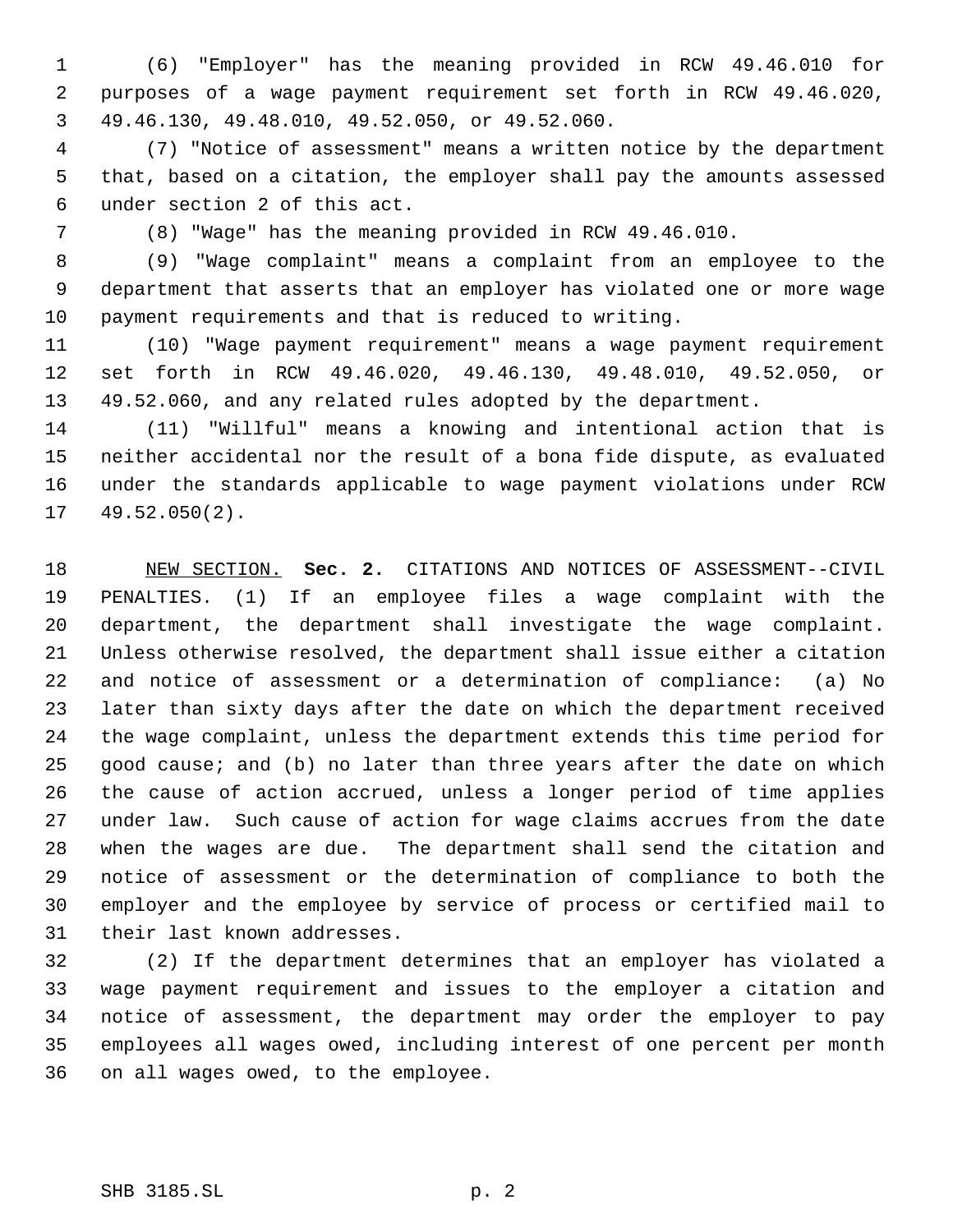(3) If the department determines that the violation of the wage payment requirement was a willful violation, the department also may order the employer to pay the department a civil penalty as specified in (a) of this subsection.

 (a) A civil penalty for a willful violation of a wage payment requirement shall be not less than five hundred dollars or an amount equal to ten percent of the total amount of unpaid wages, whichever is greater. The maximum civil penalty for a willful violation of a wage payment requirement shall be twenty thousand dollars.

 (b) The department may not assess a civil penalty if the employer reasonably relied on: (i) A rule related to any wage payment requirement; (ii) a written order, ruling, approval, opinion, advice, determination, or interpretation of the director; or (iii) an interpretive or administrative policy issued by the department and filed with the office of the code reviser. In accordance with the department's retention schedule obligations under chapter 40.14 RCW, the department shall maintain a complete and accurate record of all written orders, rulings, approvals, opinions, advice, determinations, and interpretations for purposes of determining whether an employer is immune from civil penalties under (b)(ii) of this subsection.

 (c) The department shall waive any civil penalty assessed against an employer under this section if the director determines that the employer has provided payment to the employee of all wages that the department determined that the employer owed to the employee, including interest, within ten business days of the employer's receipt of the citation and notice of assessment from the department.

 (d) The department may waive at any time a civil penalty assessed under this section, in whole or in part, if the director determines that the employer paid all wages owed to an employee.

 (e) The department shall deposit civil penalties paid under this section in the supplemental pension fund established under RCW 51.44.033.

 (4) Upon payment by an employer, and acceptance by an employee, of all wages and interest assessed by the department in a citation and notice of assessment issued to the employer, the fact of such payment by the employer, and of such acceptance by the employee, shall: (a) Constitute a full and complete satisfaction by the employer of all specific wage payment requirements addressed in the citation and notice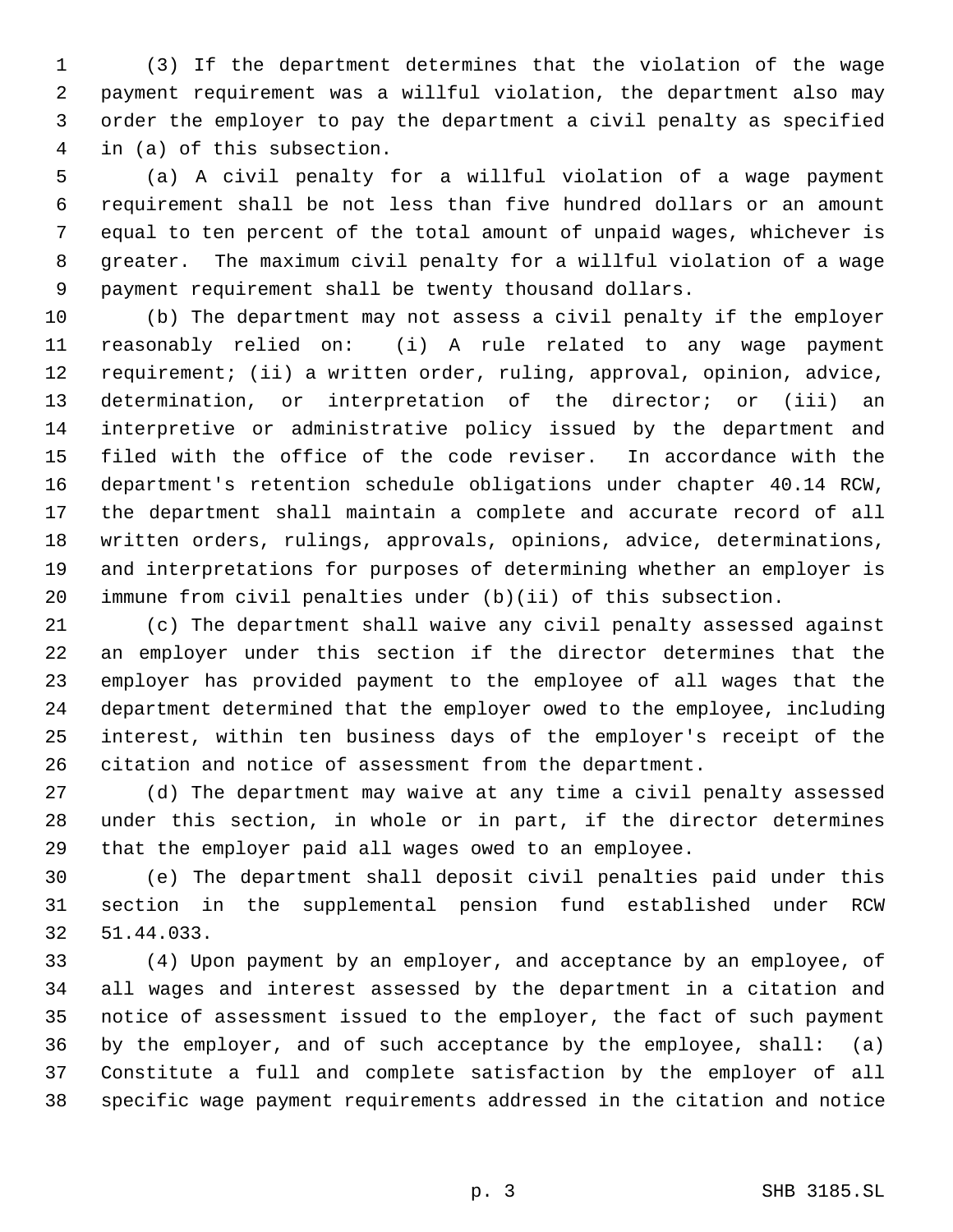of assessment; and (b) bar the employee from initiating or pursuing any court action or other judicial or administrative proceeding based on the specific wage payment requirements addressed in the citation and notice of assessment. The citation and notice of assessment shall include a notification and summary of the specific requirements of this subsection.

 NEW SECTION. **Sec. 3.** ADMINISTRATIVE APPEALS. (1) A person, firm, or corporation aggrieved by a citation and notice of assessment or a determination of compliance issued by the department under section 2 of this act may appeal the citation and notice of assessment or the determination of compliance to the director by filing a notice of appeal with the director within thirty days of the department's issuance of the citation and notice of assessment or the determination of compliance. A citation and notice of assessment or a determination of compliance not appealed within thirty days is final and binding, and not subject to further appeal.

 (2) A notice of appeal filed with the director under this section shall stay the effectiveness of the citation and notice of assessment or the determination of compliance pending final review of the appeal by the director as provided for in chapter 34.05 RCW.

 (3) Upon receipt of a notice of appeal, the director shall assign the hearing to an administrative law judge of the office of administrative hearings to conduct the hearing and issue an initial order. The hearing and review procedures shall be conducted in accordance with chapter 34.05 RCW, and the standard of review by the administrative law judge of an appealed citation and notice of assessment or an appealed determination of compliance shall be de novo. Any party who seeks to challenge an initial order shall file a petition for administrative review with the director within thirty days after service of the initial order. The director shall conduct administrative review in accordance with chapter 34.05 RCW.

 (4) The director shall issue all final orders after appeal of the initial order. The final order of the director is subject to judicial review in accordance with chapter 34.05 RCW.

 (5) Orders that are not appealed within the time period specified in this section and chapter 34.05 RCW are final and binding, and not subject to further appeal.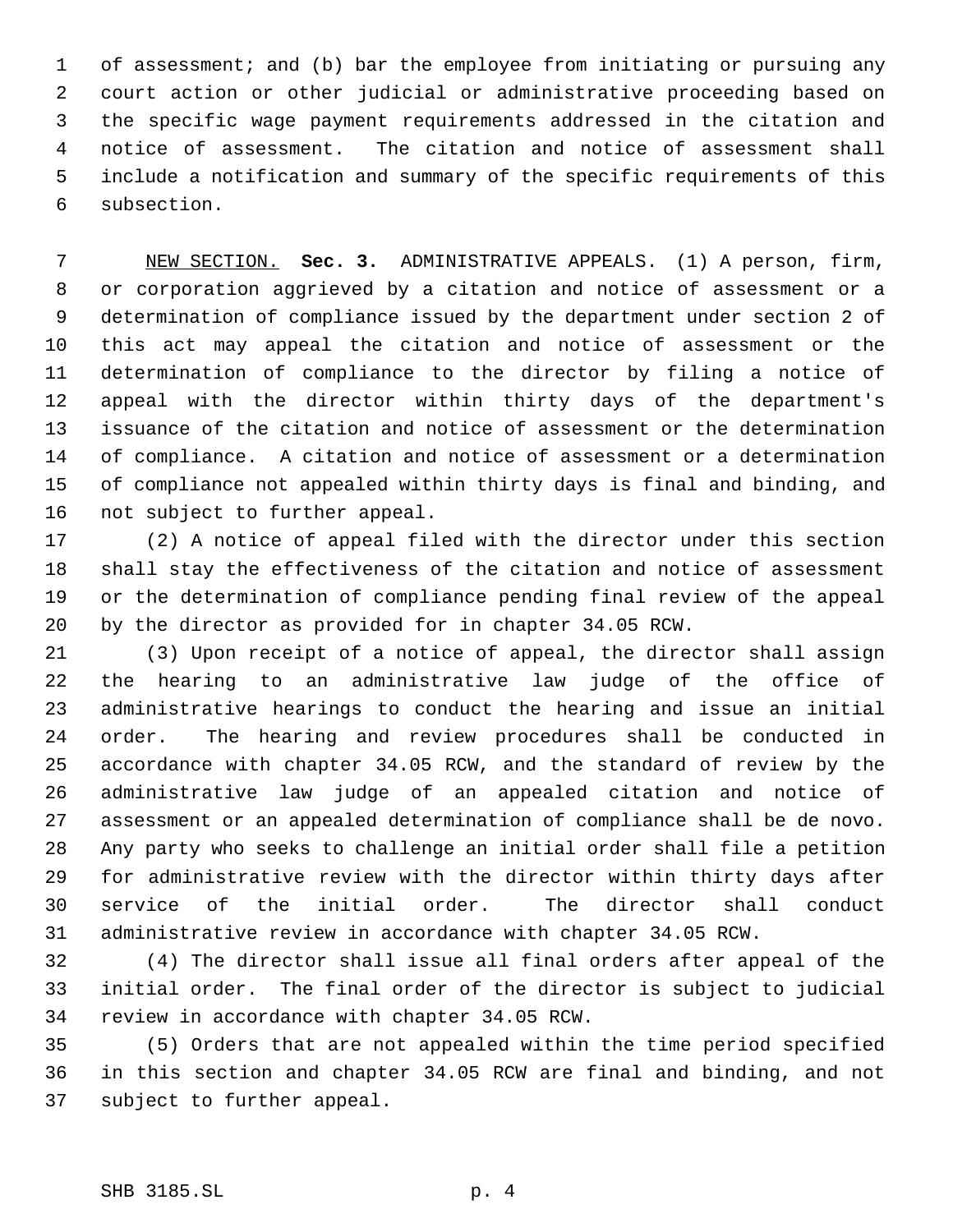(6) An employer who fails to allow adequate inspection of records in an investigation by the department under this chapter within a reasonable time period may not use such records in any appeal under this section to challenge the correctness of any determination by the department of wages owed.

 NEW SECTION. **Sec. 4.** ELECTION OF REMEDY. (1) An employee who has filed a wage complaint with the department may elect to terminate the department's administrative action, thereby preserving any private right of action, by providing written notice to the department within ten business days after the employee's receipt of the department's citation and notice of assessment.

 (2) If the employee elects to terminate the department's administrative action: (a) The department shall immediately discontinue its action against the employer; (b) the department shall vacate a citation and notice of assessment already issued by the department to the employer; and (c) the citation and notice of assessment, and any related findings of fact or conclusions of law by the department, and any payment or offer of payment by the employer of the wages, including interest, assessed by the department in the citation and notice of assessment, shall not be admissible in any court action or other judicial or administrative proceeding.

 (3) Nothing in this section shall be construed to limit or affect: (a) The right of any employee to pursue any judicial, administrative, 24 or other action available with respect to an employer; (b) the right of the department to pursue any judicial, administrative, or other action available with respect to an employee that is identified as a result of a wage complaint; or (c) the right of the department to pursue any judicial, administrative, or other action available with respect to an employer in the absence of a wage complaint. For purposes of this subsection, "employee" means an employee other than an employee who has filed a wage complaint with the department and who thereafter has elected to terminate the department's administrative action as provided in subsection (1) of this section.

 NEW SECTION. **Sec. 5.** COLLECTION PROCEDURES. (1) After a final order is issued under section 3 of this act, if an employer defaults in the payment of: (a) Any wages determined by the department to be owed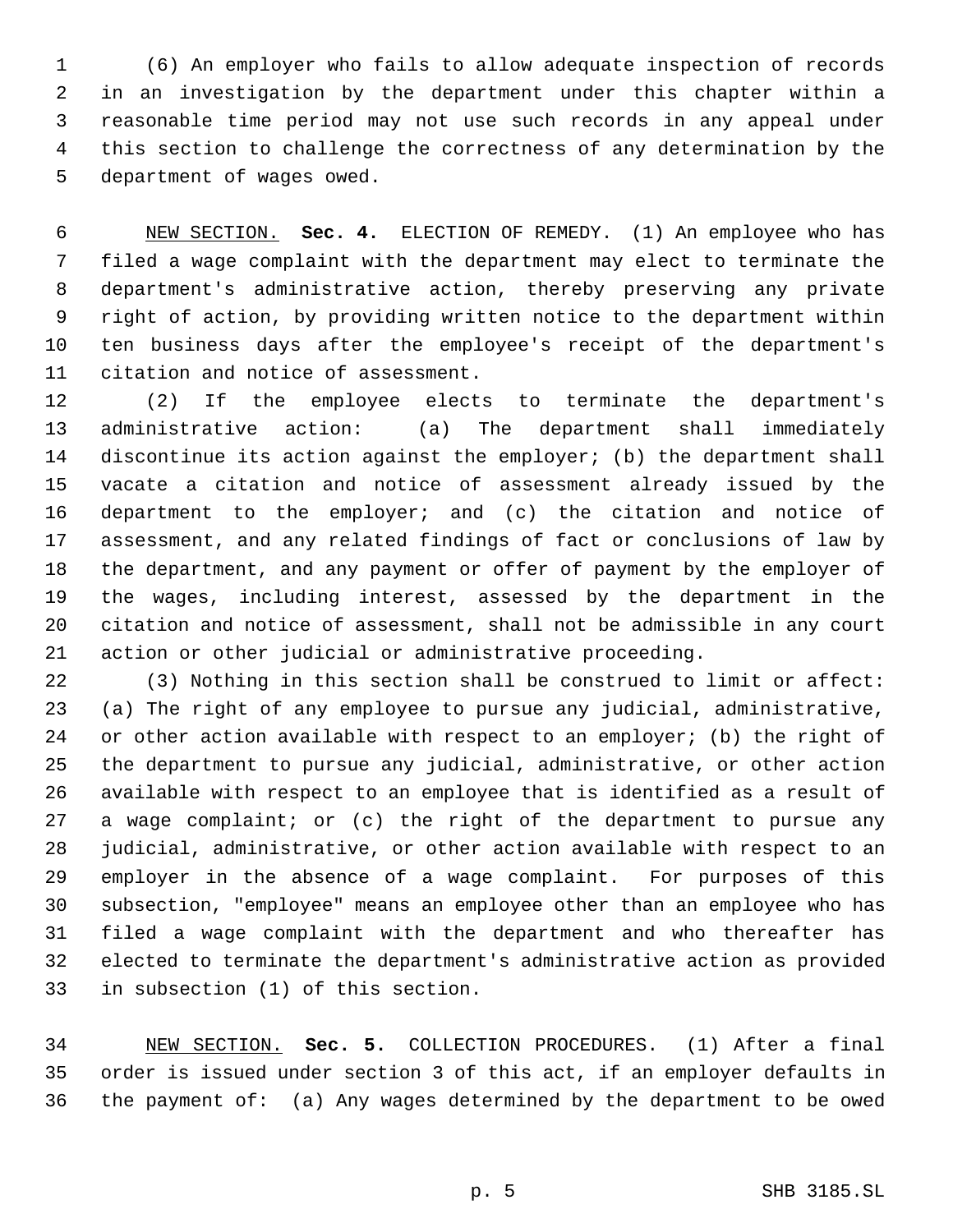to an employee, including interest; or (b) any civil penalty ordered by the department under section 2 of this act, the director may file with the clerk of any county within the state a warrant in the amount of the payment plus any filing fees. The clerk of the county in which the warrant is filed shall immediately designate a superior court cause number for the warrant, and the clerk shall cause to be entered in the judgment docket under the superior court cause number assigned to the warrant, the name of the employer mentioned in the warrant, the amount of payment due on it plus any filing fees, and the date when the warrant was filed. The aggregate amount of the warrant as docketed becomes a lien upon the title to, and interest in, all real and personal property of the employer against whom the warrant is issued, the same as a judgment in a civil case docketed in the office of the clerk. The sheriff shall proceed upon the warrant in all respects and with like effect as prescribed by law with respect to execution or other process issued against rights or property upon judgment in a court of competent jurisdiction. The warrant so docketed is sufficient to support the issuance of writs of garnishment in favor of the state in a manner provided by law in case of judgment, wholly or partially unsatisfied. The clerk of the court is entitled to a filing fee which will be added to the amount of the warrant. A copy of the warrant shall be mailed to the employer within three days of filing with the clerk.

 (2)(a) The director may issue to any person, firm, corporation, other entity, municipal corporation, political subdivision of the state, a public corporation, or any agency of the state, a notice and order to withhold and deliver property of any kind when he or she has reason to believe that there is in the possession of the person, firm, corporation, other entity, municipal corporation, political subdivision of the state, public corporation, or agency of the state, property that is or will become due, owing, or belonging to an employer upon whom a notice of assessment has been served by the department for payments or civil penalties due to the department. The effect of a notice and order is continuous from the date the notice and order is first made until the liability out of which the notice and order arose is satisfied or becomes unenforceable because of lapse of time. The department shall release the notice and order when the liability out of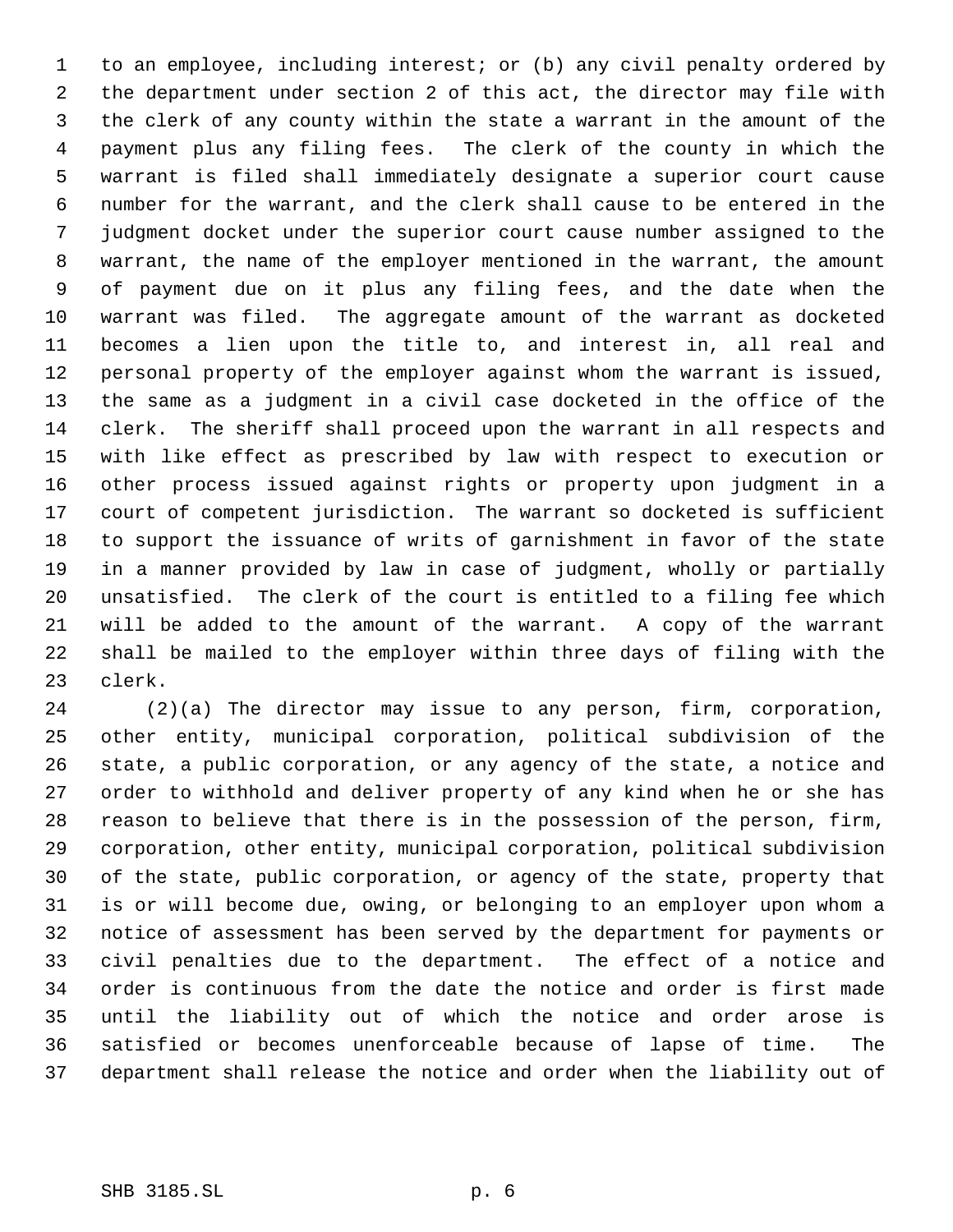which the notice and order arose is satisfied or becomes unenforceable by reason of lapse of time and shall notify the person against whom the notice and order was made that the notice and order has been released.

 (b) The notice and order to withhold and deliver must be served by the sheriff of the county or by the sheriff's deputy, by certified mail, return receipt requested, or by the director. A person, firm, corporation, other entity, municipal corporation, political subdivision of the state, public corporation, or agency of the state upon whom service has been made shall answer the notice within twenty days exclusive of the day of service, under oath and in writing, and shall make true answers to the matters inquired of in the notice and order. Upon service of the notice and order, if the party served possesses any property that may be subject to the claim of the department, the party shall promptly deliver the property to the director. The director shall hold the property in trust for application on the employer's indebtedness to the department, or for return without interest, in accordance with a final determination of a petition for review. In the alternative, the party shall furnish a good and sufficient surety bond satisfactory to the director conditioned upon final determination of liability. If a party served and named in the notice fails to answer the notice within the time prescribed in this section, the court may render judgment by default against the party for the full amount claimed by the director in the notice, together with costs. If a notice is served upon an employer and the property subject to it is wages, the employer may assert in the answer all exemptions provided for by chapter 6.27 RCW to which the wage earner is entitled.

 (3) In addition to the procedure for collection of wages owed, including interest, and civil penalties as set forth in this section, the department may recover wages owed, including interest, and civil penalties assessed under section 2 of this act in a civil action brought in a court of competent jurisdiction of the county where the violation is alleged to have occurred.

 (4) This section does not affect other collection remedies that are otherwise provided by law.

 NEW SECTION. **Sec. 6.** RULE-MAKING AUTHORITY. The director may adopt rules to carry out the purposes of sections 1 through 5 of this act.